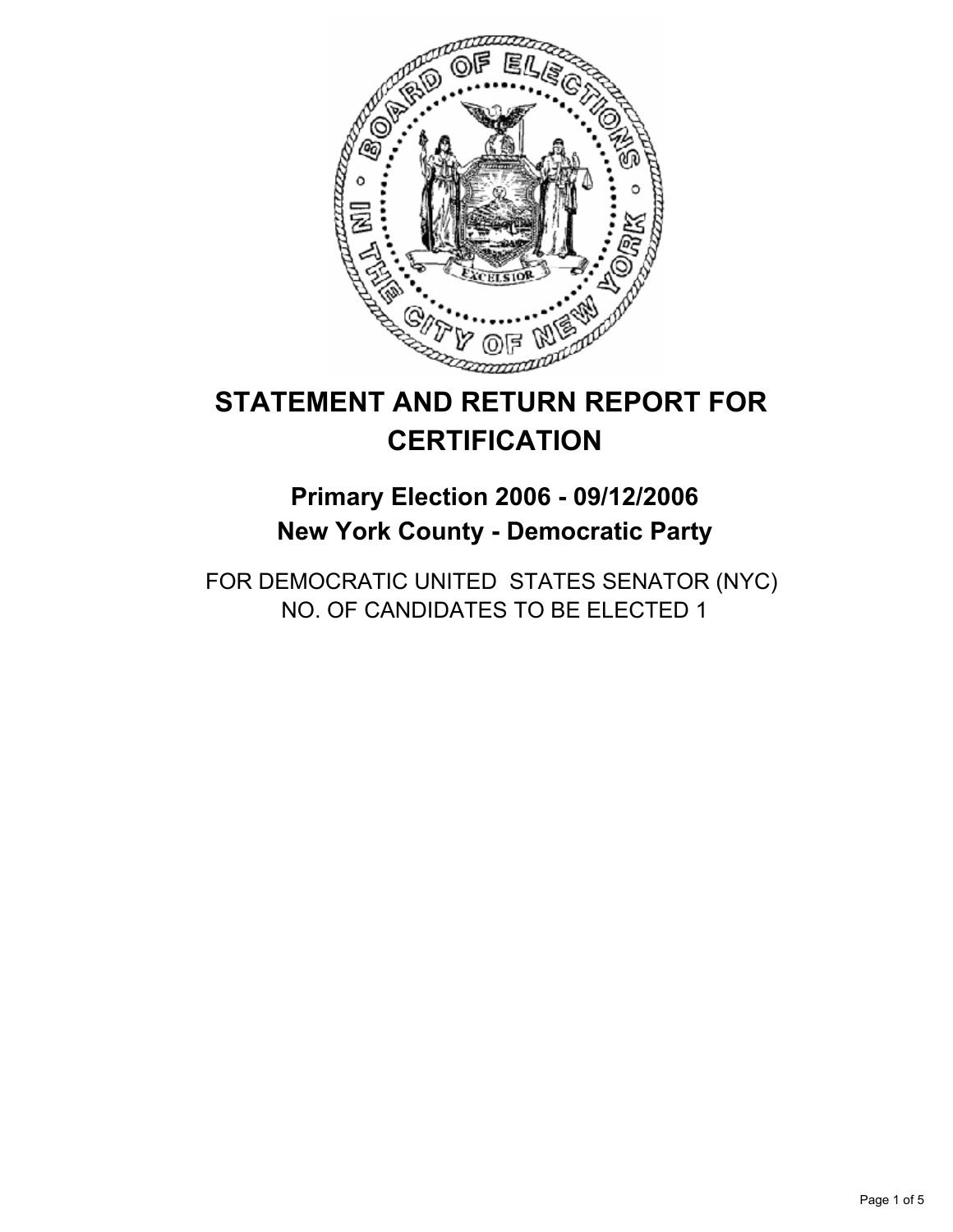

## **ASSEMBLY DISTRICT 64**

| <b>EMERGENCY</b>       | 25    |
|------------------------|-------|
| ABSENTEE/MILITARY      | 123   |
| FEDERAL                | 86    |
| AFFIDAVIT              | 131   |
| HILLARY RODHAM CLINTON | 7,162 |
| JONATHAN B TASINI      | 1,726 |
| TOM DUANE (WRITE-IN)   |       |
| <b>TOTAL VOTES</b>     | 8,889 |

## **ASSEMBLY DISTRICT 65**

| <b>EMERGENCY</b>              | 47    |
|-------------------------------|-------|
| ABSENTEE/MILITARY             | 243   |
| FEDERAL                       | 210   |
| AFFIDAVIT                     | 119   |
| <b>HILLARY RODHAM CLINTON</b> | 6,983 |
| JONATHAN B TASINI             | 1,568 |
| GEORGE W. BUSH (WRITE-IN)     |       |
| THOMAS F. WEISS (WRITE-IN)    |       |
| <b>TOTAL VOTES</b>            | 8,553 |

## **ASSEMBLY DISTRICT 66**

| <b>EMERGENCY</b>                  | 87     |
|-----------------------------------|--------|
| ABSENTEE/MILITARY                 | 243    |
| FEDERAL                           | 252    |
| AFFIDAVIT                         | 168    |
| <b>HILLARY RODHAM CLINTON</b>     | 9,202  |
| <b>JONATHAN B TASINI</b>          | 3,667  |
| <b>GARRISON KEILOR (WRITE-IN)</b> |        |
| MARTIN CONNOR (WRITE-IN)          |        |
| <b>TOTAL VOTES</b>                | 12,871 |

#### **ASSEMBLY DISTRICT 67**

| <b>TOTAL VOTES</b>                 | 14,192 |
|------------------------------------|--------|
| <b>MARK GREENSTEIN (WRITE-IN)</b>  |        |
| <b>JOSEPH LIEBERMAN (WRITE-IN)</b> |        |
| <b>JONATHAN B TASINI</b>           | 2,763  |
| <b>HILLARY RODHAM CLINTON</b>      | 11,427 |
| AFFIDAVIT                          | 205    |
| <b>FEDERAL</b>                     | 280    |
| ABSENTEE/MILITARY                  | 276    |
| <b>EMERGENCY</b>                   | 160    |

#### **ASSEMBLY DISTRICT 68**

| <b>TOTAL VOTES</b>            | 7,967 |
|-------------------------------|-------|
| JONATHAN B TASINI             | 853   |
| <b>HILLARY RODHAM CLINTON</b> | 7,114 |
| AFFIDAVIT                     | 139   |
| FEDERAL                       | 16    |
| ABSENTEE/MILITARY             | 138   |
| <b>EMERGENCY</b>              | 81    |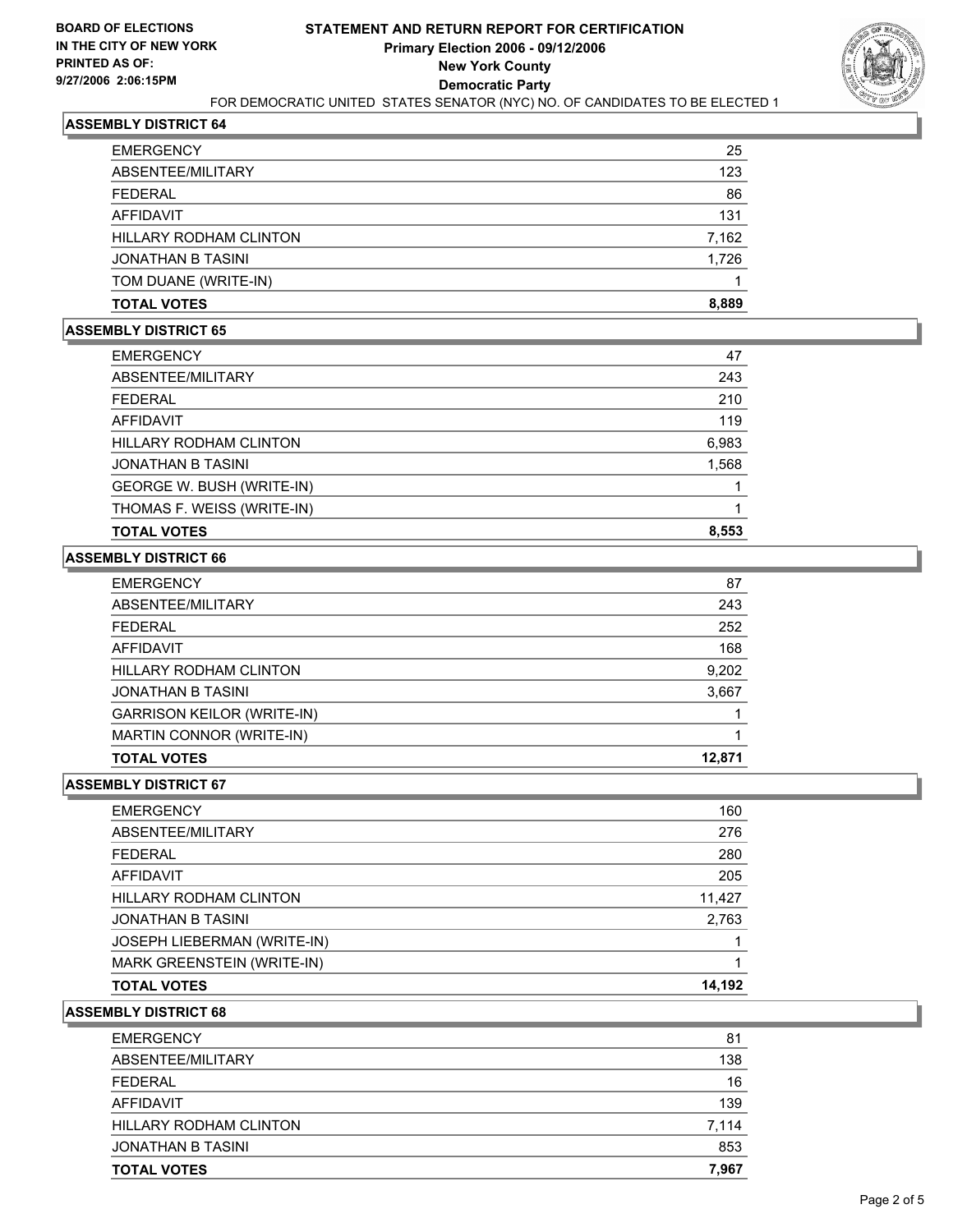

#### **ASSEMBLY DISTRICT 69**

| <b>TOTAL VOTES</b>            | 14,113 |
|-------------------------------|--------|
| JONATHAN B TASINI             | 3,277  |
| <b>HILLARY RODHAM CLINTON</b> | 10,836 |
| AFFIDAVIT                     | 153    |
| FEDERAL                       | 180    |
| ABSENTEE/MILITARY             | 260    |
| <b>EMERGENCY</b>              | 119    |

#### **ASSEMBLY DISTRICT 70**

| <b>EMERGENCY</b>              | 52    |
|-------------------------------|-------|
| ABSENTEE/MILITARY             | 181   |
| <b>FEDERAL</b>                | 18    |
| AFFIDAVIT                     | 145   |
| <b>HILLARY RODHAM CLINTON</b> | 7,956 |
| <b>JONATHAN B TASINI</b>      | 1,012 |
| <b>TOTAL VOTES</b>            | 8,968 |

#### **ASSEMBLY DISTRICT 71**

| <b>TOTAL VOTES</b>            | 9,104 |
|-------------------------------|-------|
| JONATHAN B TASINI             | 1,485 |
| <b>HILLARY RODHAM CLINTON</b> | 7,619 |
| AFFIDAVIT                     | 125   |
| FEDERAL                       | 37    |
| ABSENTEE/MILITARY             | 208   |
| <b>EMERGENCY</b>              | 22    |

## **ASSEMBLY DISTRICT 72**

| <b>TOTAL VOTES</b>     | 6,513 |
|------------------------|-------|
| JONATHAN B TASINI      | 893   |
| HILLARY RODHAM CLINTON | 5,620 |
| AFFIDAVIT              | 81    |
| FFDFRAL                | 33    |
| ABSENTEE/MILITARY      | 62    |
| <b>EMERGENCY</b>       | 0     |

#### **ASSEMBLY DISTRICT 73**

| <b>EMERGENCY</b>              | 71    |
|-------------------------------|-------|
| ABSENTEE/MILITARY             | 207   |
| <b>FEDERAL</b>                | 227   |
| AFFIDAVIT                     | 138   |
| <b>HILLARY RODHAM CLINTON</b> | 7,860 |
| JONATHAN B TASINI             | 1,531 |
| LIZ KRUEGER (WRITE-IN)        |       |
| <b>TOTAL VOTES</b>            | 9,392 |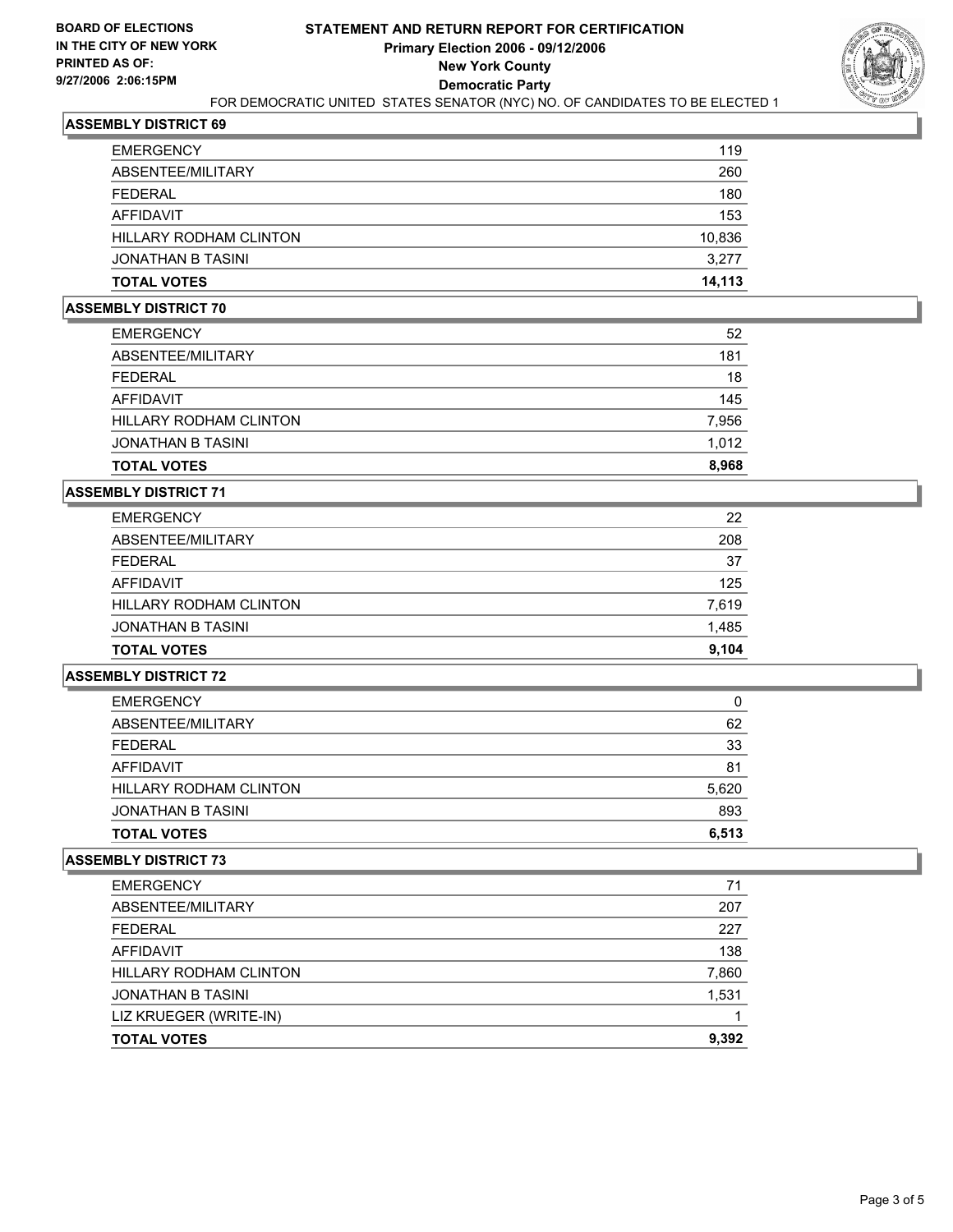

## **ASSEMBLY DISTRICT 74**

| <b>TOTAL VOTES</b>                 | 12,460 |
|------------------------------------|--------|
| TOM WEISS (WRITE-IN)               | 3      |
| STEVE GREENFIELD (WRITE-IN)        |        |
| <b>JOSEPH LIEBERMAN (WRITE-IN)</b> |        |
| GEORGE W BUSH (WRITE-IN)           |        |
| <b>JONATHAN B TASINI</b>           | 2,495  |
| <b>HILLARY RODHAM CLINTON</b>      | 9,959  |
| AFFIDAVIT                          | 191    |
| <b>FEDERAL</b>                     | 147    |
| ABSENTEE/MILITARY                  | 207    |
| <b>EMERGENCY</b>                   | 55     |

#### **ASSEMBLY DISTRICT 75**

| <b>EMERGENCY</b>               | 106    |
|--------------------------------|--------|
| ABSENTEE/MILITARY              | 254    |
| <b>FEDERAL</b>                 | 159    |
| AFFIDAVIT                      | 173    |
| HILLARY RODHAM CLINTON         | 8,715  |
| <b>JONATHAN B TASINI</b>       | 2,338  |
| AL D'AMATO (WRITE-IN)          |        |
| ALEXANDRA POMERANTZ (WRITE-IN) |        |
| <b>TOTAL VOTES</b>             | 11,055 |